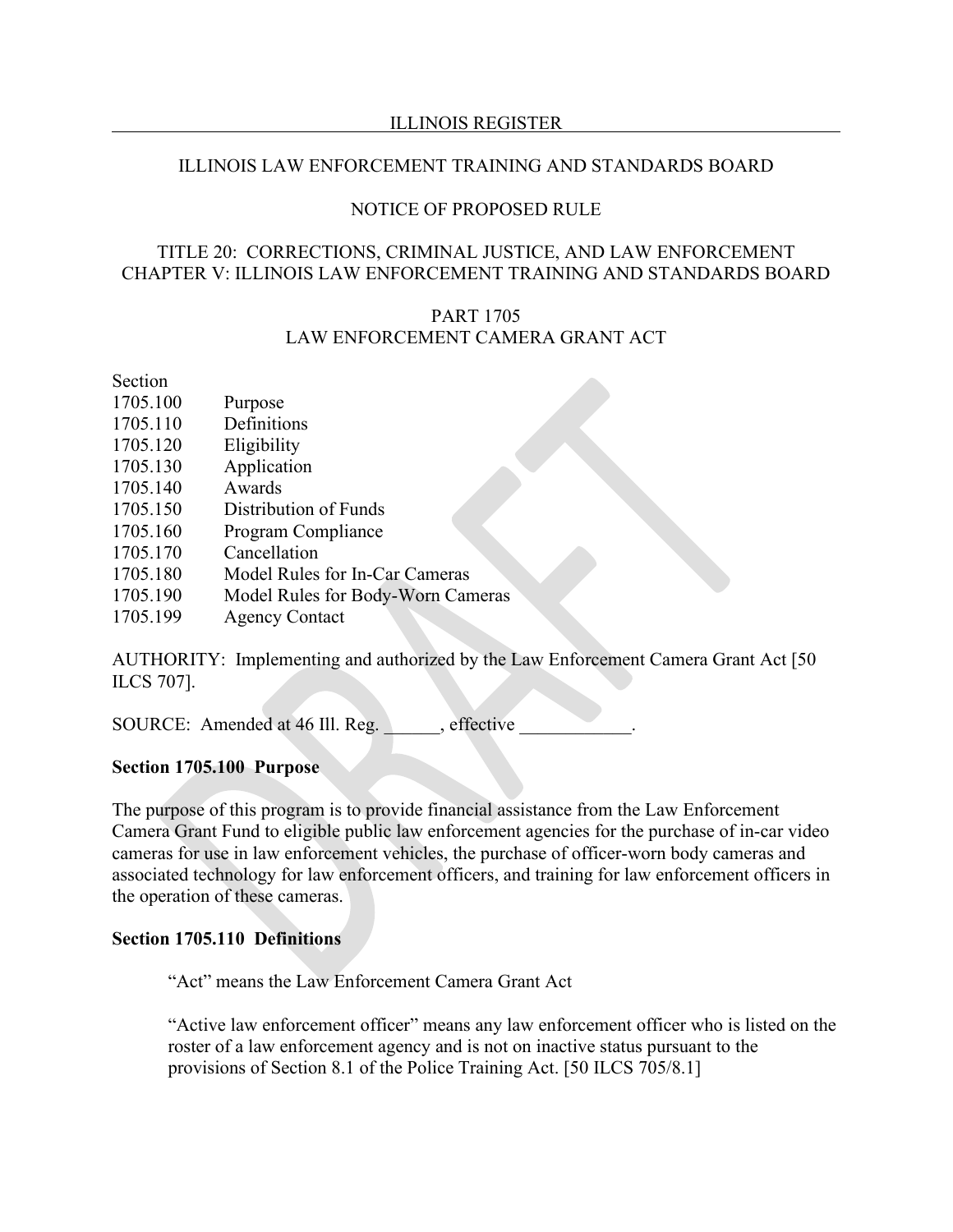# NOTICE OF PROPOSED RULE

"Agency" or "law enforcement agency" means any law enforcement unit of government or municipal corporation in this State. It does not include the State of Illinois or any office, officer, department, division, bureau, board, commission, or agency of the State, except that it does include a State-controlled university, college or public community college pursuant to the provisions of Section 2 of the Police Training Act. [50 ILCS 705/2]

"Board" means the Illinois Law Enforcement Training Standards Board created by the Illinois Police Training Act. [50 ILCS 705/2]

"GATA" means the Grant Accountability and Transparency Act

"In-car video camera" means a video camera located in a law enforcement patrol vehicle. [50 ILCS 707/5]

"In-car video camera recording equipment" means a video camera recording system located in a law enforcement patrol vehicle consisting of a camera assembly, recording mechanism, and an in-car video recording medium.

"Inactive law enforcement officer" means any law enforcement officer who is on inactive status pursuant to the provisions of Section 8.1 of the Police Training Act. [50 ILCS 705/8.1]

"Law enforcement officer" means any police officer of a law enforcement agency who is primarily responsible for prevention or detection of crime and the enforcement of the criminal code, traffic, or highway laws of this State or any political subdivision of this State.

"Officer-worn body camera" means an electronic camera system for creating, generating, sending, receiving, storing, displaying, and processing audiovisual recordings that may be worn on or about the person of a law enforcement officer.

#### **Section 1705.120 Eligibility**

a) GATA Compliance. In additional to the specific criteria identified below, all applicant agencies must be registered in the Grantee Portal and be "qualified" as described by the Grant Accountability and Transparency Act Administrative Rules (see 44 Ill. Adm. Code 7000.70).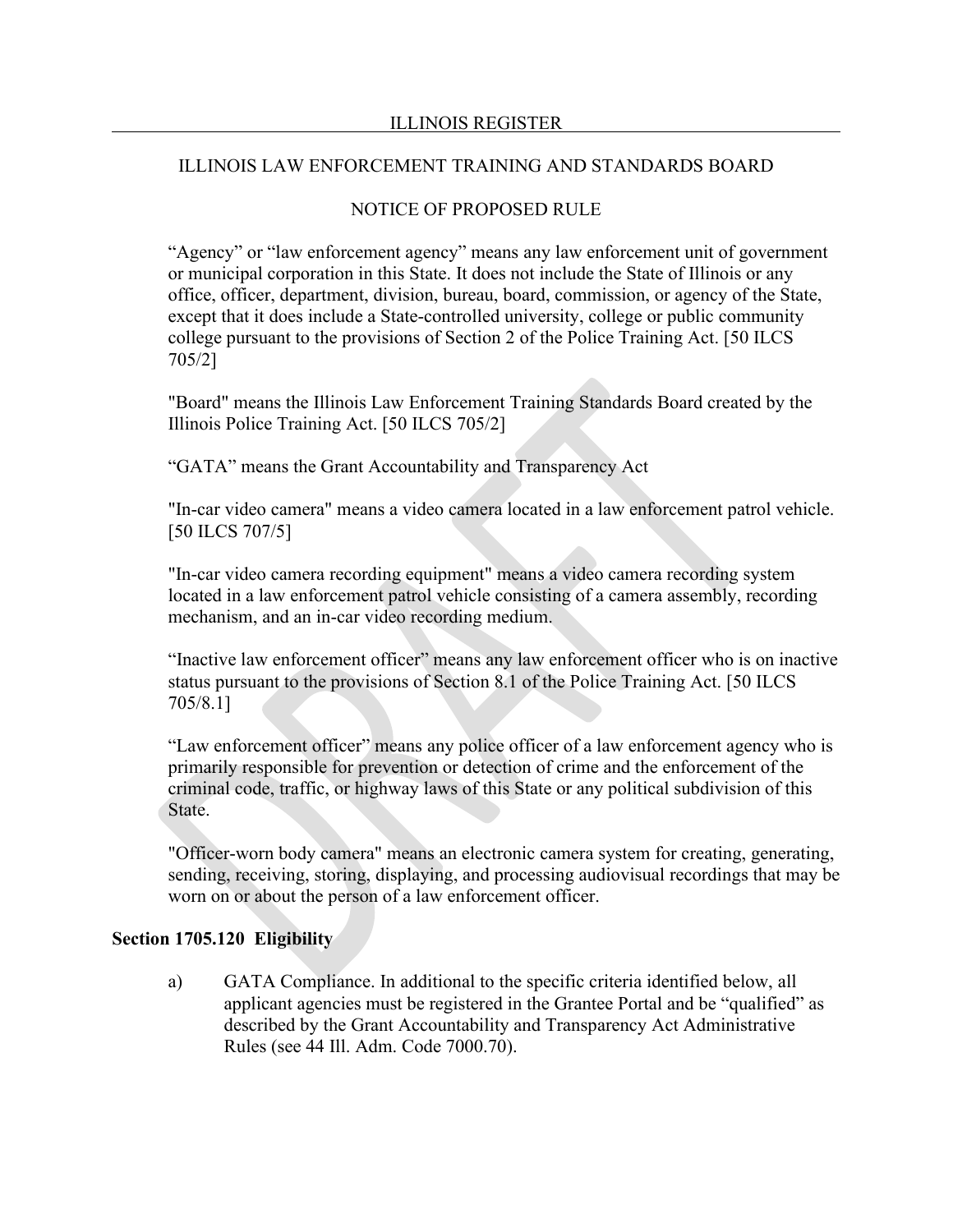# NOTICE OF PROPOSED RULE

- b) Eligibility Criteria. Law enforcement agencies meeting the following criteria are eligible for financial assistance from the Law Enforcement Camera Grant Fund must:
	- 1) be an Illinois law enforcement agency of a unit of local government, or public university that is recognized by the Board.
	- 2) list their active law enforcement officers on a roster on file with the Board.
	- 3) indicate that all active law enforcement officers reflected on the agency roster subject to the mandated training requirements of Section 7 of the Police Training Act are compliant with all Board training requirements at the time of award – any officer that is not complaint may be listed as inactive upon reporting the date the officer left service, their expected date of return, the reason for leaving service, and an acknowledgement that all outstanding training will be completed within 60 days of return.
	- 4) be compliant with all reporting requirements of Sections 15 and 20 of the Law Enforcement Camera Grant Act and Section 10-25 of the Law Enforcement Officer-Worn Body Camera Act. [50 ILCS 706]
- c) Post-award Compliance. All grant recipients must continue to meet the requirements of the Law Enforcement Camera Grant Act, the Grant Accountability and Transparency Act, and all applicable administrative rules after award.

# **Section 1705.130 Application**

- a) Grant applications for financial reimbursement under this program must be submitted in accordance with schedules to be publicly announced annually by the Board in accordance with the Grant Accountability and Transparency Act. Necessary application forms and instructions are available through the Board's website at ptb.illinois.gov and will be made available at the opening of each grant period. Announcements will be made in the Catalog of State Financial Assistance as a Notice of Funding Opportunity (NOFO) in accordance with 44 Ill. Admin. Code 7000.310.
- b) Grant applications shall consist of the following basic components, at a minimum: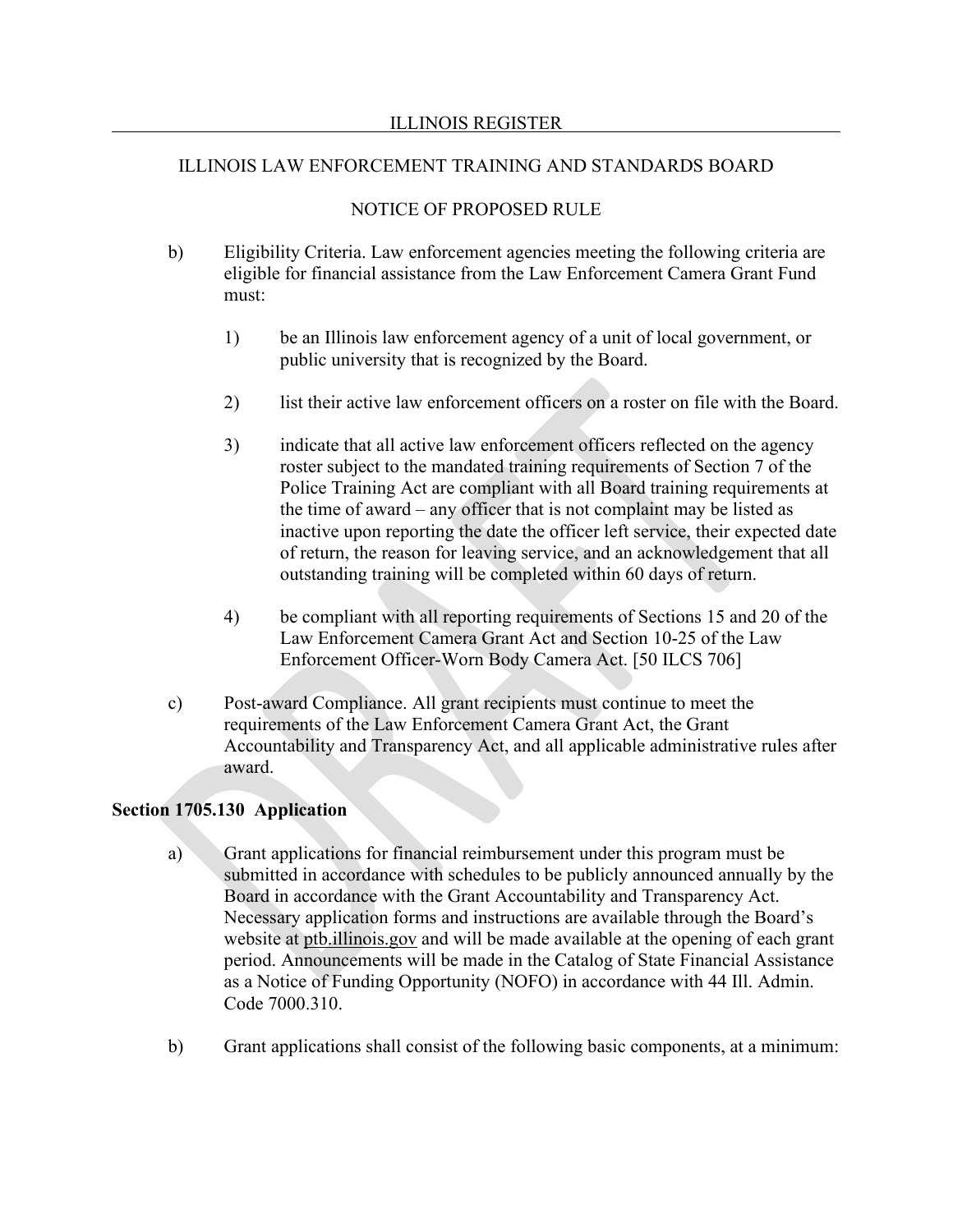### NOTICE OF PROPOSED RULE

- 1) The applicant law enforcement agency's name, address, email address, and telephone number;
- 2) Whether the agency is requesting grant funding for cameras that have already been purchased or for anticipated purchases.
- 3) The number of active law enforcement officers working at the law enforcement agency.
- 4) A signature from the law enforcement agency chief executive verifying the applicant agency has completed the application truthfully and will comply with program regulations relative to the project.

#### **Section 1705.140 Awards**

- a) The Board shall make awards in accordance with the evaluation and selection criteria of this Section as reflected on the Notice of Funding Opportunity (NOFO) as published in the Catalog of State Financial Assistance.
- b) When making awards and disbursing grant funds, the Board shall take the following factors into consideration:
	- 1) The number of law enforcement officers employed by the law enforcement agency will be taken into consideration in dispersing Camera Grant funds.
	- 2) The number of vehicle cameras currently available to the law enforcement agency will be taken into consideration in dispersing Camera Grant funds.
	- 3) The median household income in the law enforcement agency's community (as identified by the U.S. Census Bureau) will be taken into consideration in dispersing Camera Grant funds.
	- 4) The crime rate in the law enforcement agency's community (as identified by the Illinois State Police) will be taken into consideration in dispersing Camera Grant funds.
	- 5) The total number of vehicular accidents/crashes in the law enforcement agency's community, as well as the number of those accidents/crashes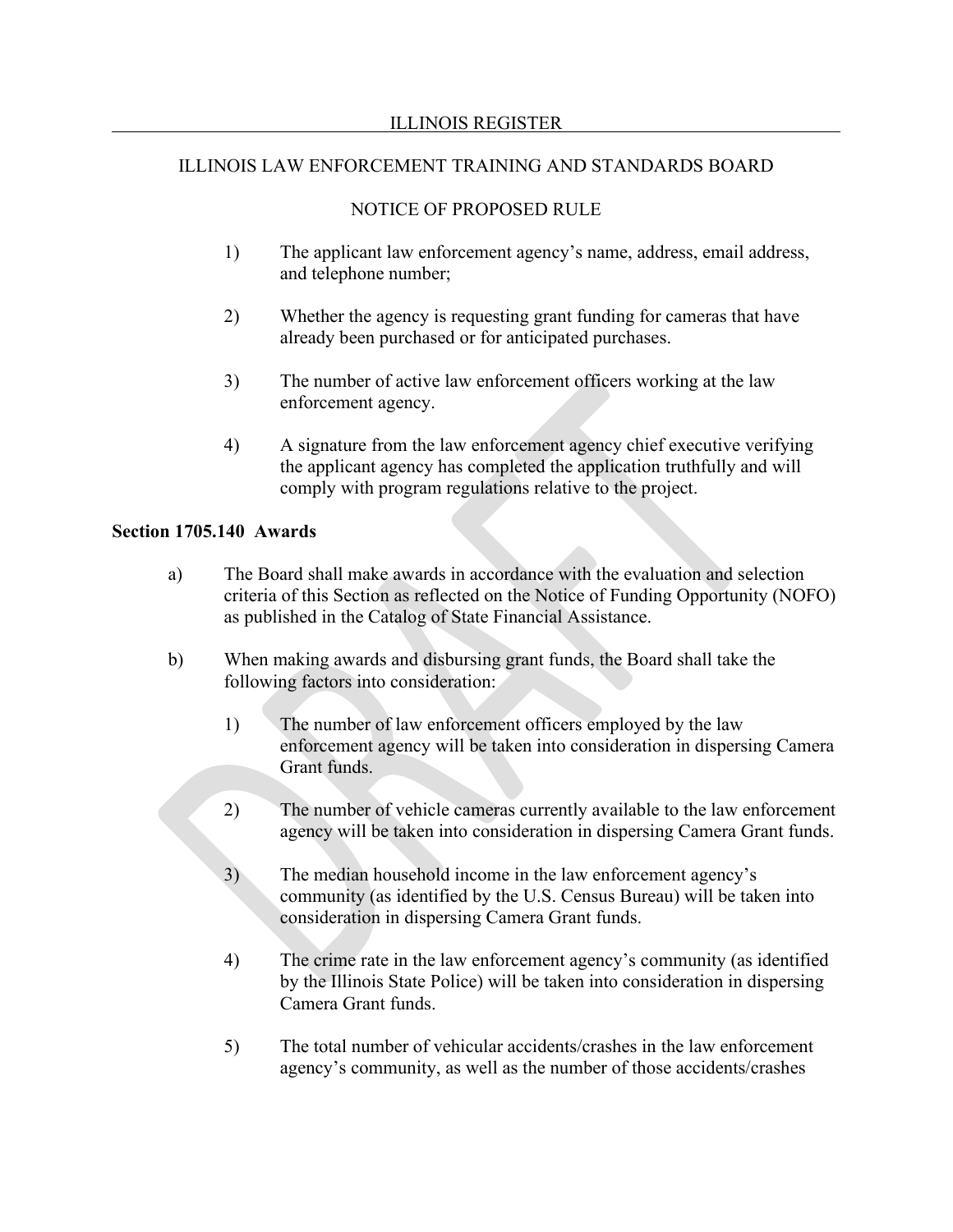## NOTICE OF PROPOSED RULE

involving alcohol or drugs, will be taken into consideration in dispersing Camera Grant funds.

- 6) Whether or not law enforcement agency's community received revenue from red light and or speed enforcement cameras within the last three years will be taken into consideration in dispersing Camera Grant funds.
- 7) Whether or not the applicant agency is compliant with the reporting requirements of the Uniform Crime Reporting Act will be taken into consideration in dispersing Camera Grant funds.
- 8) Whether or not the applicant agency is compliant with all reporting requirements of Sections 15 and 20 of the Act and Sections 10 of the Law Enforcement Officer-Worn Body Camera Act.
- c) Awards will be made based on the total amount of funds approved by the Board relative to the amount of available funding. After evaluating the award criteria, the Board may accelerate processing and or reduce an award from the law enforcement agency's requested amount.
- d) The Board will issue a Notice of State Award (NOSA) through the Catalog of State Financial Assistance and in accordance with the Grant Accountability and Transparency Act and GATA Rules. See 44 Ill. Admin. Code 7000.360.
- e) Agencies may accept an award via the GATA Grantee Portal in accordance with the practices prescribed in the Grant Accountability and Transparency Act and corresponding administrative rules found at Title 44 Part 7000.

#### **Section 1705.150 Distribution of Funds**

- a) After accepting an award, applicant agencies must submit the following documentation prior to receiving any distribution of funds:
	- 1) Documentation indicating the date the purchase was initiated,
	- 2) The number of cameras purchased and received,
	- 3) The per unit cost of each camera,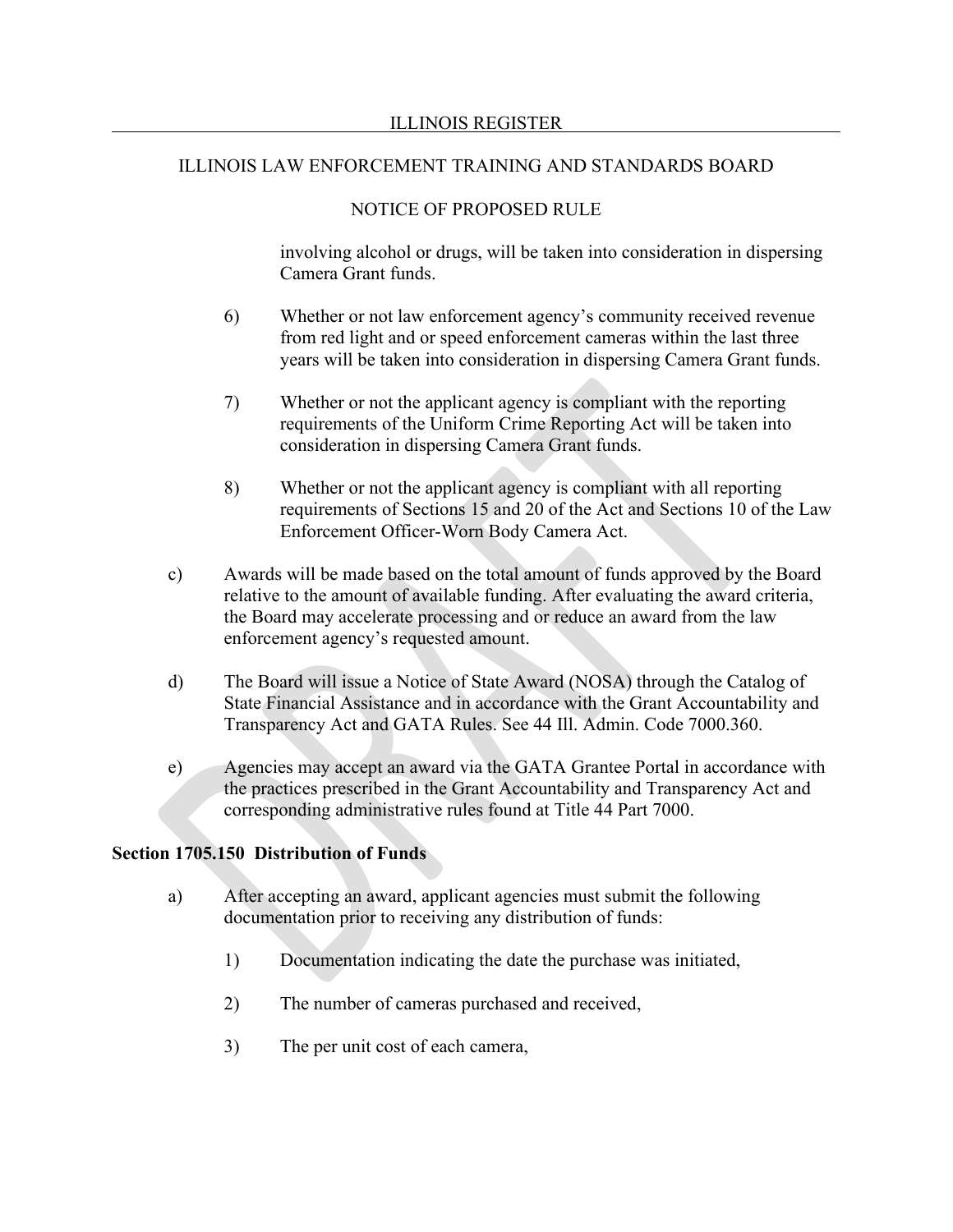# NOTICE OF PROPOSED RULE

- 4) The description, cost, and quantity of any associated technological equipment required for operating the cameras, and
- 5) Documentation that the costs associated with the purchase of the cameras and associated technology has been satisfied with a payment, and the date such payment was made.
- b) For any in-car cameras, the applicant agency must show proof of installation prior to the distribution of funds.
- c) The process for obtaining any equipment under this grant must meet the record keeping and procurement standards of Section 200.318 of the Uniform Administrative Requirements, Cost Principles, and Audit Requirements for Federal Awards. 2 CFR 200.318 General Procurement Standards.

# **Section 1705.160 Program Compliance**

After receiving an award, an agency must remain compliant with all reporting requirements of the Law Enforcement Camera Grant Act and the Law Enforcement Officer Body-Worn Camera Act.

# **Section 1705.170 Cancellation**

Agencies are expected to utilize the cameras funded under this program for at least 3 years. Any agency that removes a camera from service prior to the 3rd year of the camera's purchase shall submit a report to the Board identifying the make, model, and serial number of the specific camera, as well as a statement explaining the reason for retirement. Any and all records associated with cameras awarded under this program must be retained by a period of at least 3 years. See 44 Ill. Adm. Code 7000.430.

# **Section 1705.180 Model Rules for In-Car Cameras**

Any agency receiving grants from the Board for in-car video cameras must adopt a written policy based upon the following model.

- a) Installation: Cameras must be permanently installed in law enforcement agency vehicles.
- b) Recording: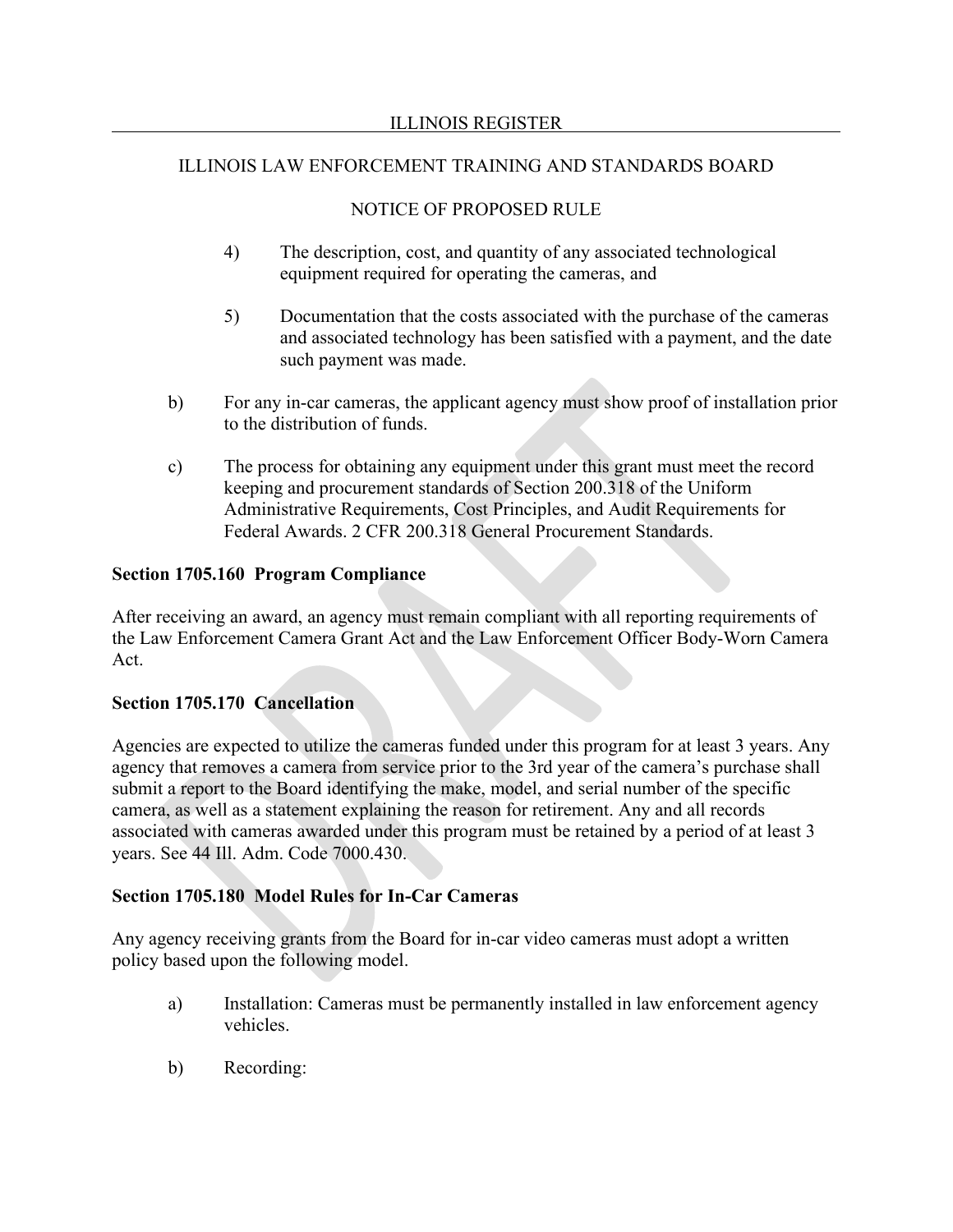# NOTICE OF PROPOSED RULE

- 1) Cameras must be turned on continuously throughout the officer's shift.
- 2) Video recording must provide audio of the officer when the officer is outside of the vehicle.
- c) Access to Recordings:
	- 1) Camera access must be restricted to the supervisors of the officer in the vehicle.
	- 2) A copy of the video record must be made available upon request to personnel of the law enforcement agency, the local State's Attorney, and any persons depicted in the video, and as provided by law. Procedures for distribution of the video record must include safeguards to protect the identities of individuals who are not a party to the requested stop.
- d) Minimum Storage: Law enforcement agencies that receive moneys under this grant shall provide for storage of the video records for a period of not less than 2 years.
- e) Reporting:
	- 1) Each law enforcement agency receiving a grant for in-car video cameras under Section 10 of the Act must provide an annual report to the Board, the Governor, and the General Assembly on or before May 1 of the year following the receipt of the grant and by each May 1 thereafter during the period of the grant (while cameras remain in use). The report shall include the following:
		- A) The number of cameras received by the law enforcement agency;
		- B) The number of cameras actually installed in law enforcement agency vehicles;
		- C) A brief description of the review process used by supervisors within the law enforcement agency;
		- D) A list of any criminal, traffic, ordinance, and civil cases in which in-car video recordings were used, including party names, case numbers, offenses charged, and disposition of the matter.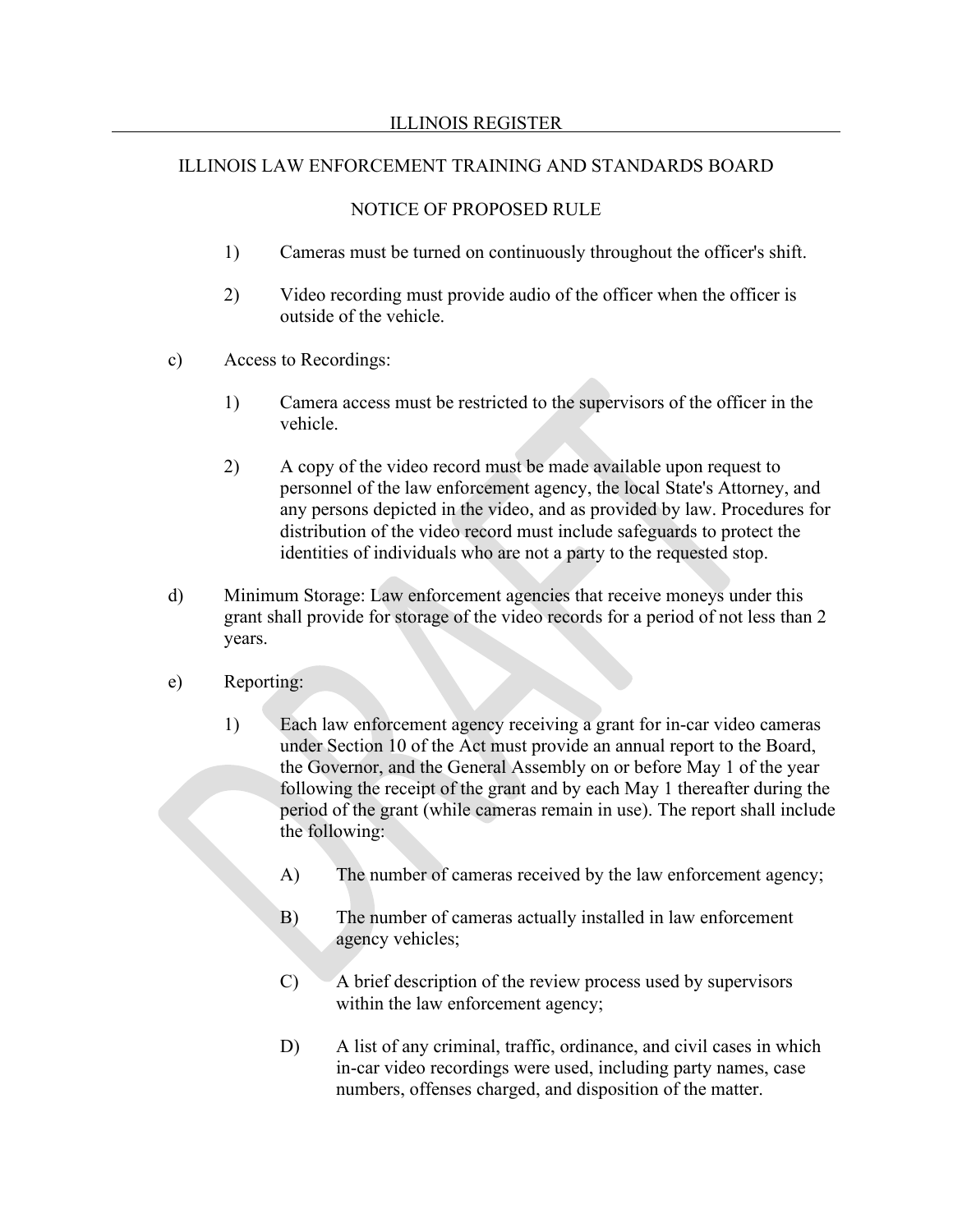# NOTICE OF PROPOSED RULE

- 2) Proceedings to which this paragraph  $(e)(1)(D)$  applies include, but are not limited to, court proceedings, coroner's inquests, grand jury proceedings, and plea bargains. [50 ILCS 707/15]
- f) Additional Information: From time to time, the Board may request any other information relevant to the administration of the program.

### **Section 1705.190 Model Rules for Body-worn Cameras**

Any agency receiving grants from the Board for officer-worn body cameras must adopt a written policy based upon the following model:

- a) Written Policy: Any agency receiving a grant for officer-worn body cameras must adopt a written policy based upon the Board's basic guidelines published pursuant to the Law Enforcement Officer-Worn Body Camera Act. [50 ILCS 707/20]
- b) Reporting:
	- 1) Each law enforcement agency receiving a grant for officer-worn body cameras under Section 10 of the Act must provide an annual report to the Board, the Governor, and the General Assembly on or before May 1 of the year following the receipt of the grant and by each May 1 thereafter during the period of the grant (while cameras remain in use). The report shall include:
		- A) A brief overview of the makeup of the agency, including the number of officers utilizing officer-worn body cameras;
		- B) The number of officer-worn body cameras utilized by the law enforcement agency;
		- C) Any technical issues with the equipment and how those issues were remedied;
		- D) A brief description of the review process used by supervisors within the law enforcement agency;
		- E) For each recording used in prosecutions of conservation, criminal, or traffic offenses or municipal ordinance violations: